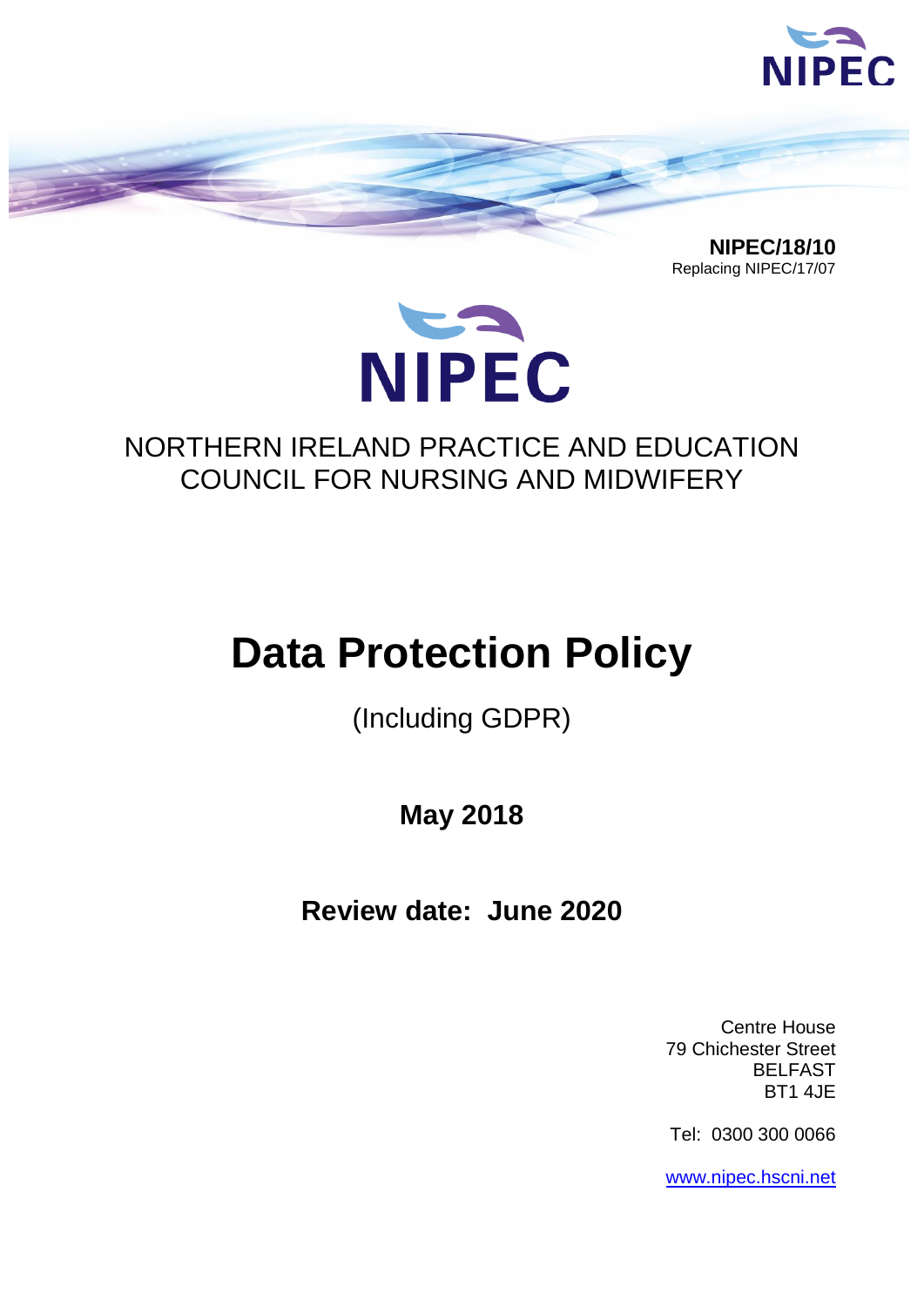#### **Introduction**

- 1. NIPEC is fully committed to complying with the Data Protection Act 2018 (DPA 18) which superseded the 1998 Act and came into force on 25 May 2018. The DPA 18 incorporates the GDPR (General Data Protection Regulations) addressing areas in which flexibility and derogations are permitted.
- 2. Significant and wide-reaching in scope, the new law expands the rights of individuals to control how their personal data is collected and processed and places a range of new obligations on organisations to be more accountable for data protection.
- 3. We will follow procedures to ensure that all employees, contractors, agents, consultants and other parties who have access to any personal information held by or on behalf of us are fully aware of and abide by their duties and responsibilities under the Act.

#### **Statement of Policy**

3. We need to collect and use information about people with whom we work in order to carry out our business and provide our services. 'People' may include members of the public; current, past and prospective employees; clients; customers; and suppliers. In addition, we may be required by law to collect and use information. All personal information, whether in paper, electronic or any other format, must be handled and managed in accordance with DPA.

#### **Data Protection Principles**

- 4. We fully support and comply with the six principles of the Act. In summary, this means personal information shall be:
	- (i) processed fairly, lawfully and in a transparent manner
	- (ii) collected for specified, explicit and legitimate purposes
	- (iii) adequate, relevant and limited to what is necessary
	- (iv) accurate and kept up to date
	- (v) kept in a form which permits identification of data subjects for no longer than is necessary
	- (vi) processed in a manner that ensures appropriate security, including protection against unauthorised or unlawful processing, accidental loss, destruction or damage.

Further details of the above are shown in Appendix A.

5. Our purpose for holding personal information, along with a general description of the categories of people and organisations to which we may disclose it, is listed in the Information Commissioner's Data Protection Register.

#### **Disclosure of Personal Information**

6. Strict conditions apply to the disclosure of personal information both internally and externally. We will not disclose personal information to any third party unless we believe it is lawful to do so. Respect to confidentiality will be given where appropriate. In certain circumstances, information relating to staff acting in a business capacity may be made available provided: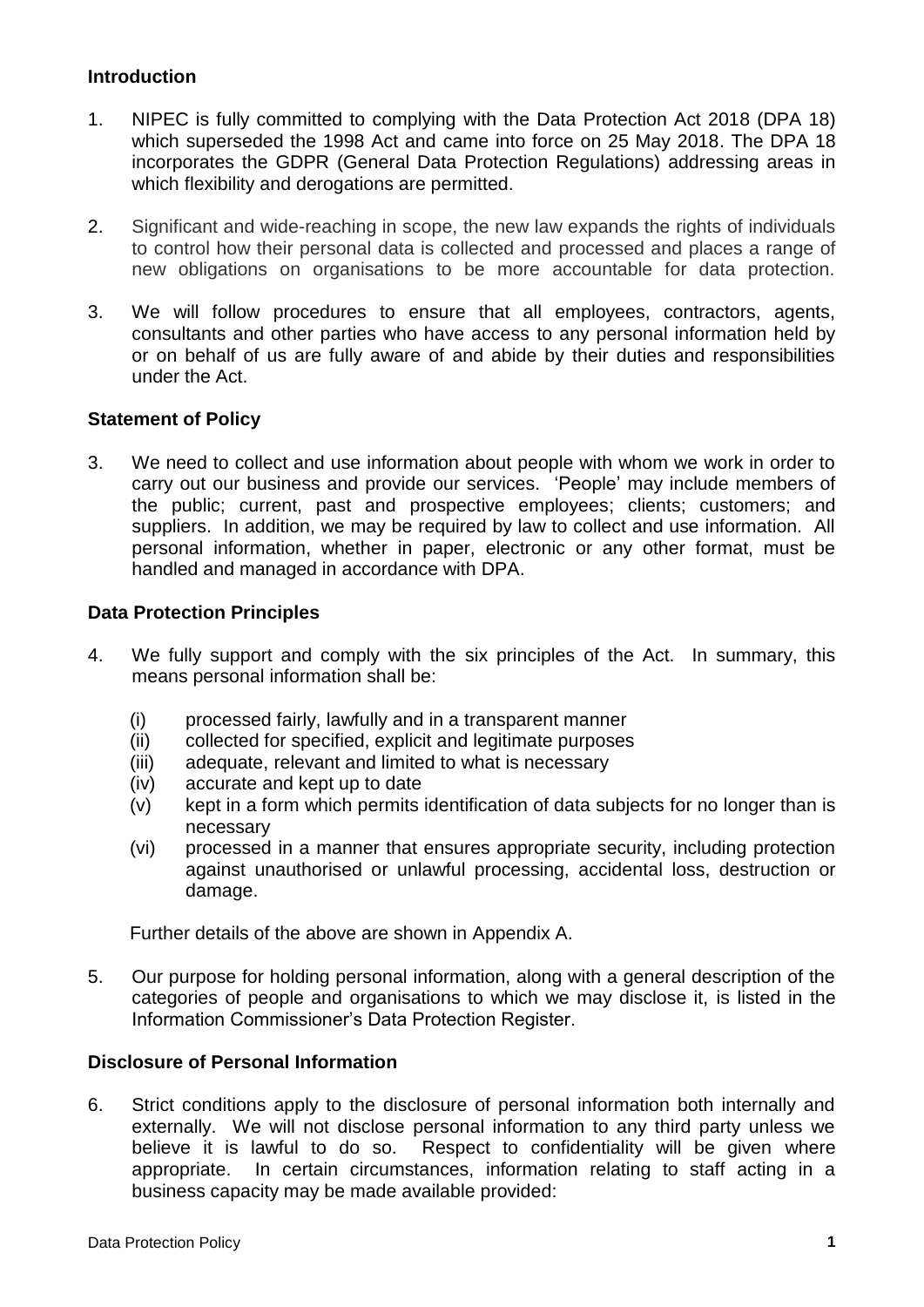- we have the statutory power or are required by law to do so
- the information is clearly not intrusive in nature
- the member of staff has consented to the disclosure
- the information is in a form that does not identify individual employees.

#### **Handling of Personal Information**

- 7. All staff will, through appropriate training and responsible management:
	- fully observe conditions regarding the fair collection and use of personal information
	- meet our legal obligations to specify the purposes for which personal information is gathered and used
	- collect and process appropriate personal information only to the extent that it is needed to fulfil operational needs or to comply with any legal requirements
	- ensure the quality of personal information used
	- apply strict checks to determine the length of time personal information is held
	- ensure that the rights of people about whom information is held can be fully exercised under the Act
	- take appropriate technical and organisational security measures to safeguard personal information
	- ensure that personal information is not transferred abroad without adequate safeguards.
	- advise the Head of Corporate Services (HCS), or in his absence the Corporate Services Manager (CSM), at the earliest opportunity if either a data breach has occurred or is suspected. Data breaches that are likely to result in risk to the organisation, should be reported to the HCS / CSM, **within 72 hours** of awareness to enable the ICO and, in some cases, the effected data subjects to be informed – see Appendix B. The HCS / CSM will advise BSO's DPO of all data breaches, using the dedicated email address – [databreach@bso.hscni.net](mailto:databreach@bso.hscni.net)

#### **Compliance with Data Protection Principles**

- 8. We will ensure that:
	- each year staff are reminded of their obligations under DPA
	- everyone managing and handling personal information understands that they are directly and personally responsible for following good Data Protection practice
	- only staff who need access to personal information as part of their duties are authorised to do so
	- everyone managing and handling personal information is appropriately trained to do so and supervised
	- anyone wanting to make enquiries about handling personal information knows what to do
	- queries about handling personal information are promptly and courteously dealt with
	- methods of handling personal information are clearly described
	- the way personal information is managed is regularly reviewed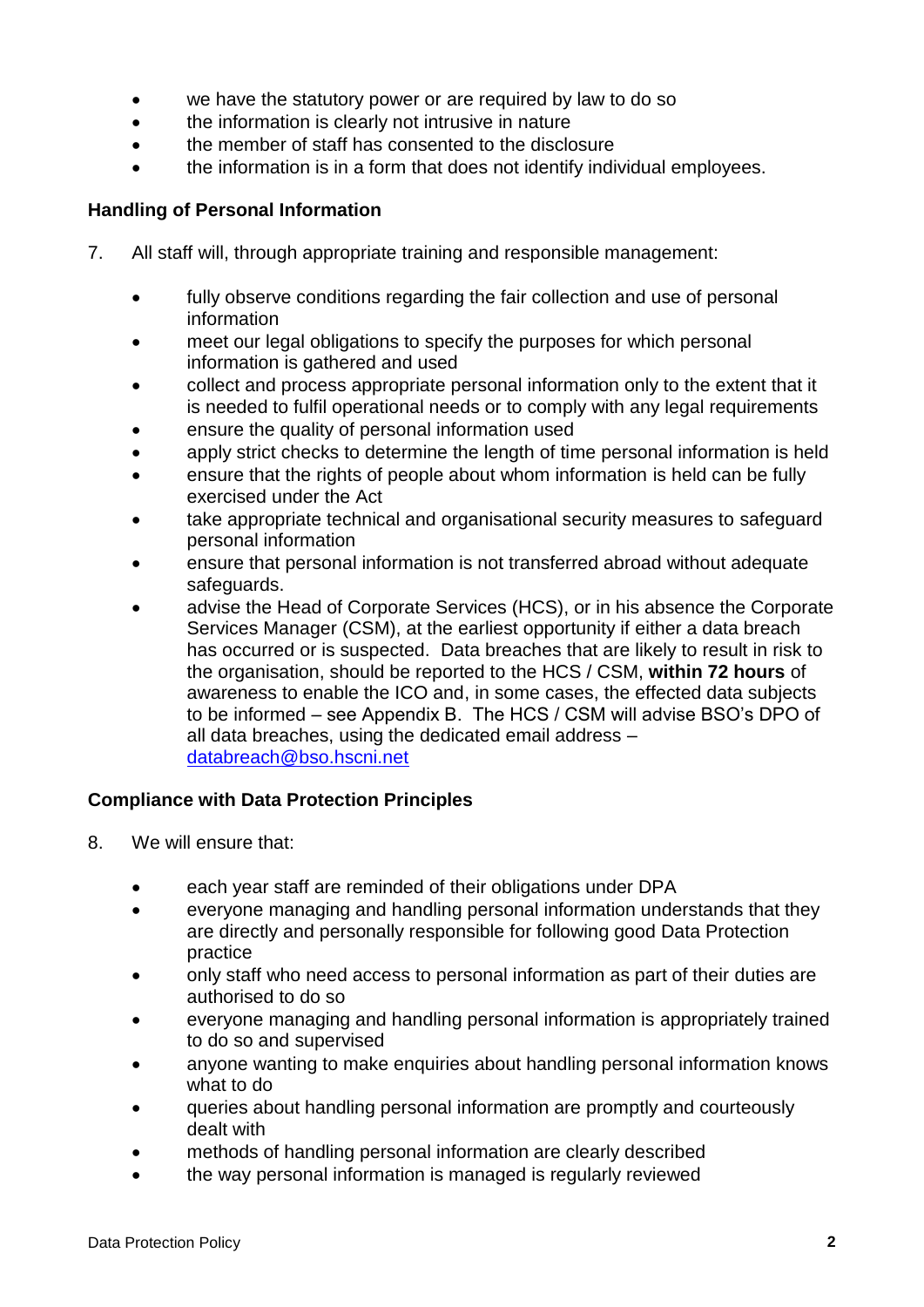- methods of handling personal information are regularly assessed and evaluated
- performance on handling personal information is regularly assessed
- all Subject Access Requests (SARs), which are received in writing, will be dealt with in accordance with DPA and within 30 calendar days of receipt.
- 9. To assist in achieving compliance, we have:
	- designated the HCS as the officer with overall responsibility for Data Protection within NIPEC
	- nominated the HCS as the Personal Data Guardian (PDG) and Senior Risk Owner (SIRO) within NIPEC
	- signed an enhanced SLA with the BSO, Human Resources, to enable expert advice on DPA to be available to NIPEC from their Data Protection Officer
	- appointed the CSM as NIPEC officer responsible for monitoring compliance of the Act throughout NIPEC; providing advice and guidance; dealing with escalated complaints from data subjects; and liaising with the ICO and HSC solicitors on data protection issues
	- nominated the CSM and Corporate IT & Information Officer as Information Asset Owners within NIPEC
	- nominated the PA to the Chief Executive and Chair, Corporate Services Officer and Events and IT Support Officer as Information Asset Administrators (IAA) within NIPEC
	- created a 'NIPEC Data Protection Manual', providing staff with detailed guidance on data protection procedures.

A data protection reporting structure (Appendix C) has been developed to reflect the above roles and responsibilities.

#### **Staff Responsibilities**

- 10. All staff have a responsibility to protect the personal information held by NIPEC. They will take steps to ensure that personal data is kept secure at all times against unauthorised or unlawful loss or disclosure and in particular will ensure that:
	- they are appropriately trained in the handling of personal information
	- paper files and other records or documents containing personal/sensitive data are kept in a secure environment
	- personal data held on computers and computer systems is protected by the use of secure passwords which, where possible, have forced changes periodically
	- individual passwords should be strong and not disclosed to ensure that they are not compromised.
	- Data should be regularly reviewed and updated if it is found to be out of date. If no longer required, it should be deleted or disposed of.
- 11. If and when, as part of their responsibilities, staff collect information about other people, they must comply with the guidance set out in our Data Protection Manual. No one should disclose personal information outside this guidance or use personal data held about others for their own purposes.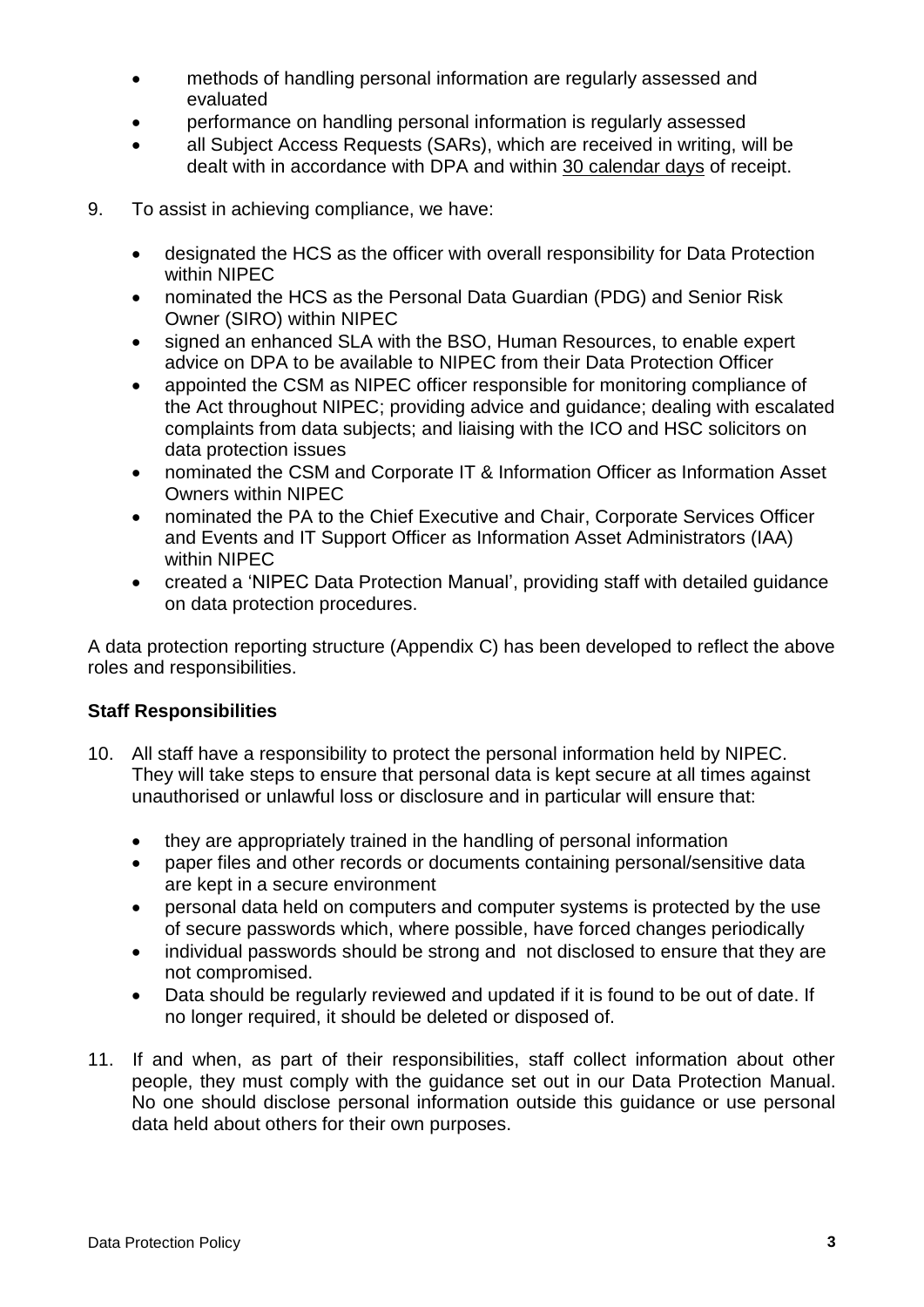#### **Disposal and Retention of Personal Data**

- 12. DPA places an obligation on NIPEC to exercise care in the disposal of personal data, including protecting its security and confidentiality during storage, transportation, handling and destruction. All staff have a responsibility to consider safety and security when disposing of personal data in the course of their work. Consideration should also be given to the nature of the personal data involved, i.e. how sensitive is it, and the format in which it is held.
- 13. DPA also places an obligation on NIPEC not to hold personal data for longer than is necessary. NIPEC's Disposal Schedule advises on the procedures for disposing of records and length of time records should be retained by NIPEC.

#### **Sensitive Personal Data**

- 14. DPA 18, like its predecessor the 1998 DPA Act, includes a category for sensitive personal data, which was subject to additional safeguards.
- 15. Sensitive personal data is any personal data which includes information on:
	- racial or ethnic origin
	- political opinions, religious or similar beliefs
	- trade union membership
	- physical or mental health
	- sexual life
	- the (alleged) commission of any offence, subsequent proceedings or sentence.
- 16. Sensitive personal data should normally only be processed if the data subjects have given their explicit and written consent to this processing. Explicit consent is consent that refers to specific and identifiable processing of personal data. Such consent should where possible be obtained in writing as this can be used for future reference, whilst explicit verbal consent cannot. If this is not possible, the data may still be processed if one of a number of other conditions is met. NIPEC may process sensitive personal data without the subjects' explicit consent if the processing is necessary:
	- because of any right or obligation imposed by employment law
	- for medical purposes, including medical research, and is undertaken by a health professional or equivalent person
	- for equal opportunities monitoring and in compliance with Section 75 of the Northern Ireland Act 1998.

#### **Third Party Users of Personal Information**

17. Any third parties who are users of personal information supplied by NIPEC will be required to confirm and demonstrate that they will abide by the requirements of the Act. There will be an expectation that these parties will audit their compliance with the DPA and will provide assurances to NIPEC in this respect.

As stated in Section 7, any data breach or suspected data breach must be notified to the HSC, copied to the CSM, **within 72 hours** of awareness.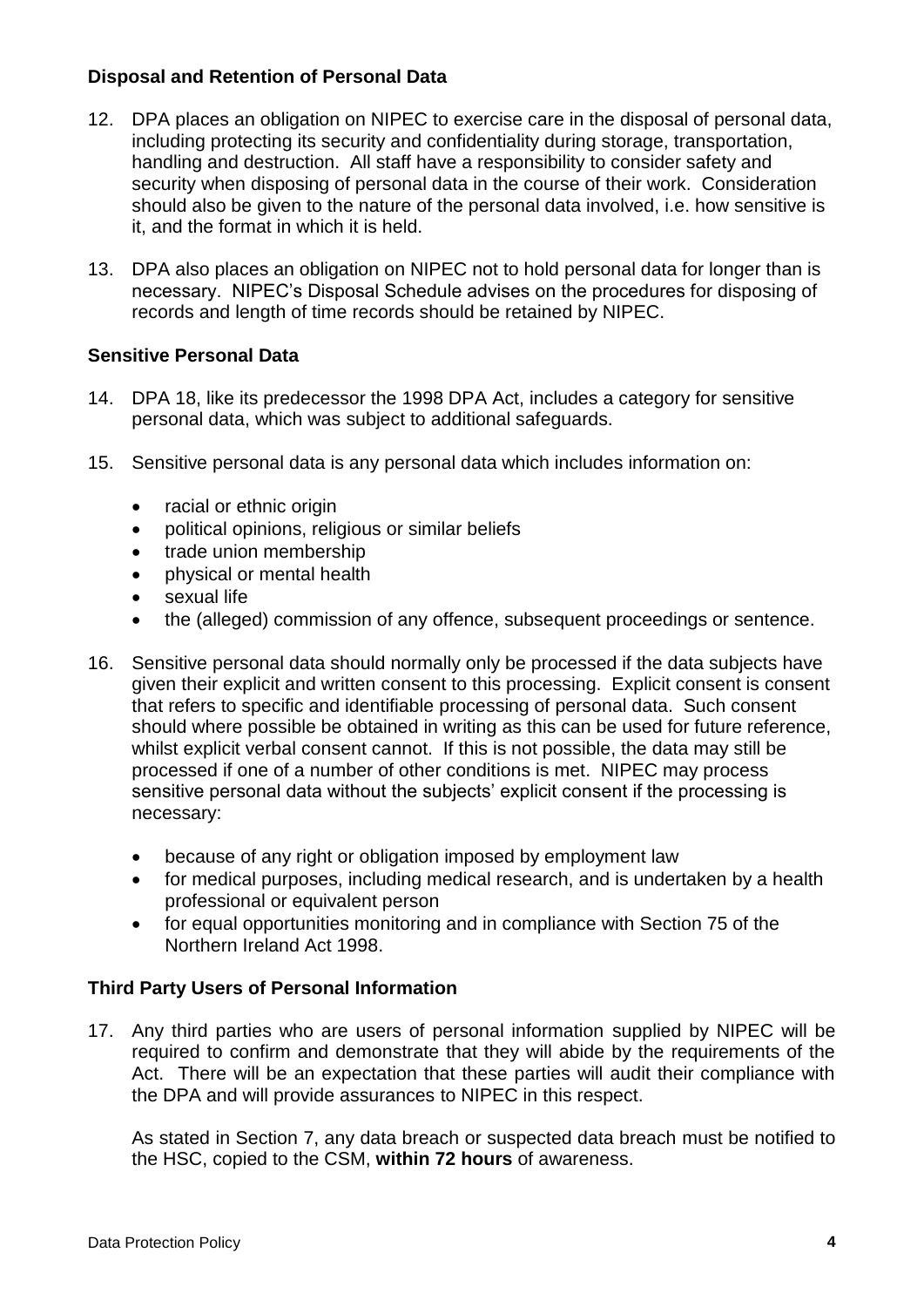#### **Policy Awareness and Review**

- 18. A copy of this policy statement will be given to all new members of staff and interested third parties. Existing staff and any relevant third parties will be advised of the policy which will be posted on our NIPEC website, as will any subsequent revisions. All staff and relevant third parties must be familiar with and comply with this policy at all times.
- 19. This policy will be monitored during its time period and reviewed and/or updated, as appropriate.

Signed: \_\_\_\_\_\_\_\_\_\_\_\_\_\_\_\_\_\_\_\_\_\_\_\_\_\_\_\_ Date: \_\_\_\_\_\_\_\_\_\_\_\_\_\_\_\_\_\_\_\_\_\_\_

Chief Executive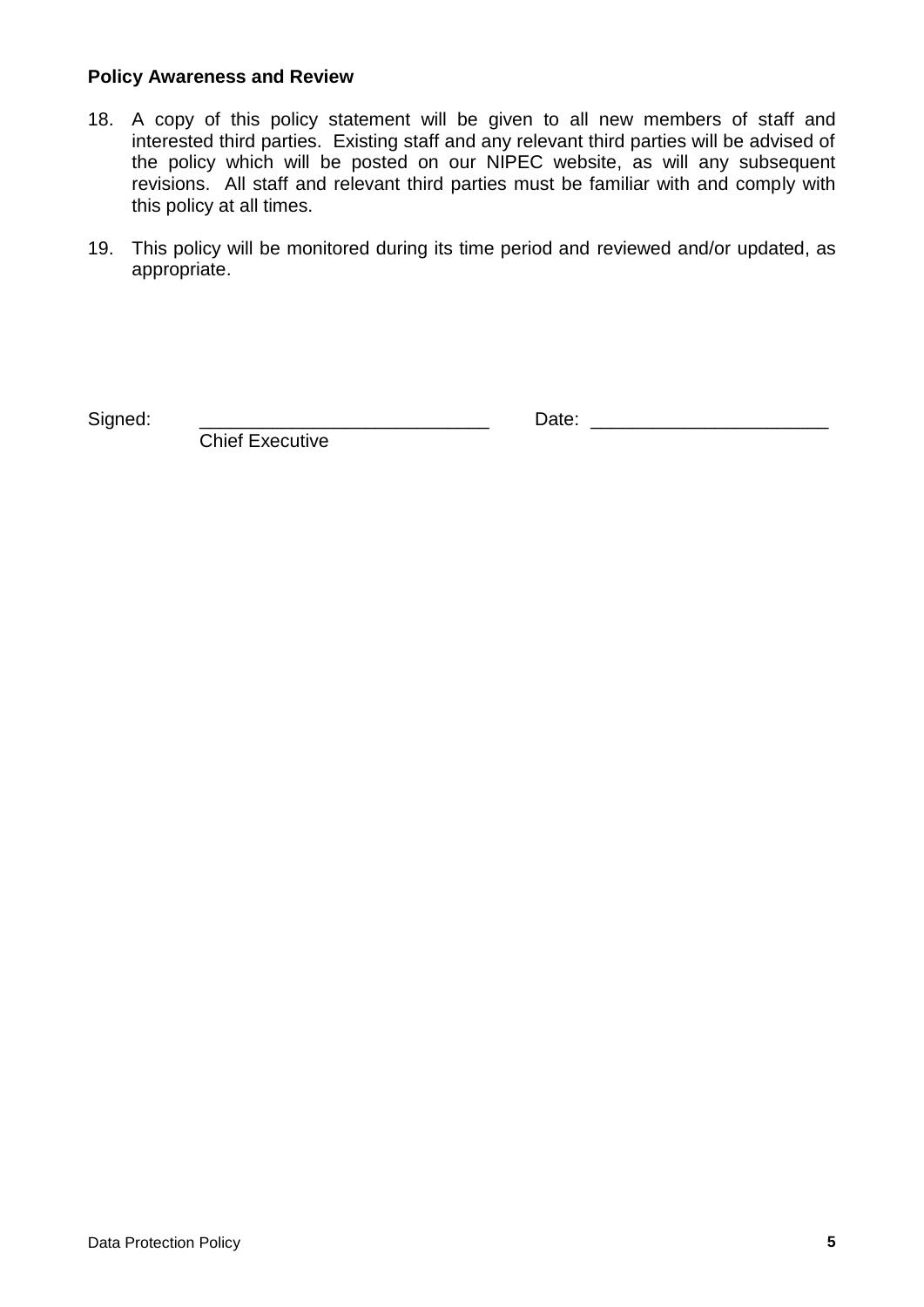## **Data Protection Principles**

The DPA 18 builds on the fundamental six principles of:

- Fairness
- Transparency
- Accuracy
- Security
- Minimisation
- Rights of individuals

by adding the following additional principles through **'Privacy by Design'** i.e.

- Lawful Processing
	- o Consent of the Data subject
	- o To perform in terms of a contract
	- $\circ$  To comply with a legal obligation
	- $\circ$  To protect a data subject's vital interests
	- $\circ$  If it is in the public interest
	- $\circ$  If it is in the controller's legitimate interests
- Data Subject Increased rights
	- $\circ$  To receive information within a month, free of charge
	- $\circ$  Correction of data which is wrong
	- o Restrict processing in certain circumstances
	- o Transfer to another data controller
	- o The Right To Erasure
	- o Right to compensation
- Processing conditions
	- o Precisely why the information is required
	- o The period for which the data will be stored
	- o Their rights (such as the ability to withdraw consent and the right to complain to the ICO)
- Rapid notification of breach(s)
	- Data controllers must notify data breaches that are likely to result in risk *for the rights and freedoms of individuals* to the ICO within 72 hours of awareness.
	- o In some cases, the data controller must also notify the affected data subjects without undue delay
- Significant fines
	- o The GDPR allows the ICO to take a range of actions:
		- **ISSUE warnings**
		- **In Issue reprimands**
		- **IMPOON** Impose fines that will in each case be effective, proportionate, and dissuasive
		- Tier 1: Up to £10,000,000 or 2% of turnover
		- Tier 2: Up to £20,000,000 or 4% of turnover
	- o Fines will be based on circumstance as well as actions to be taken to mitigate the breach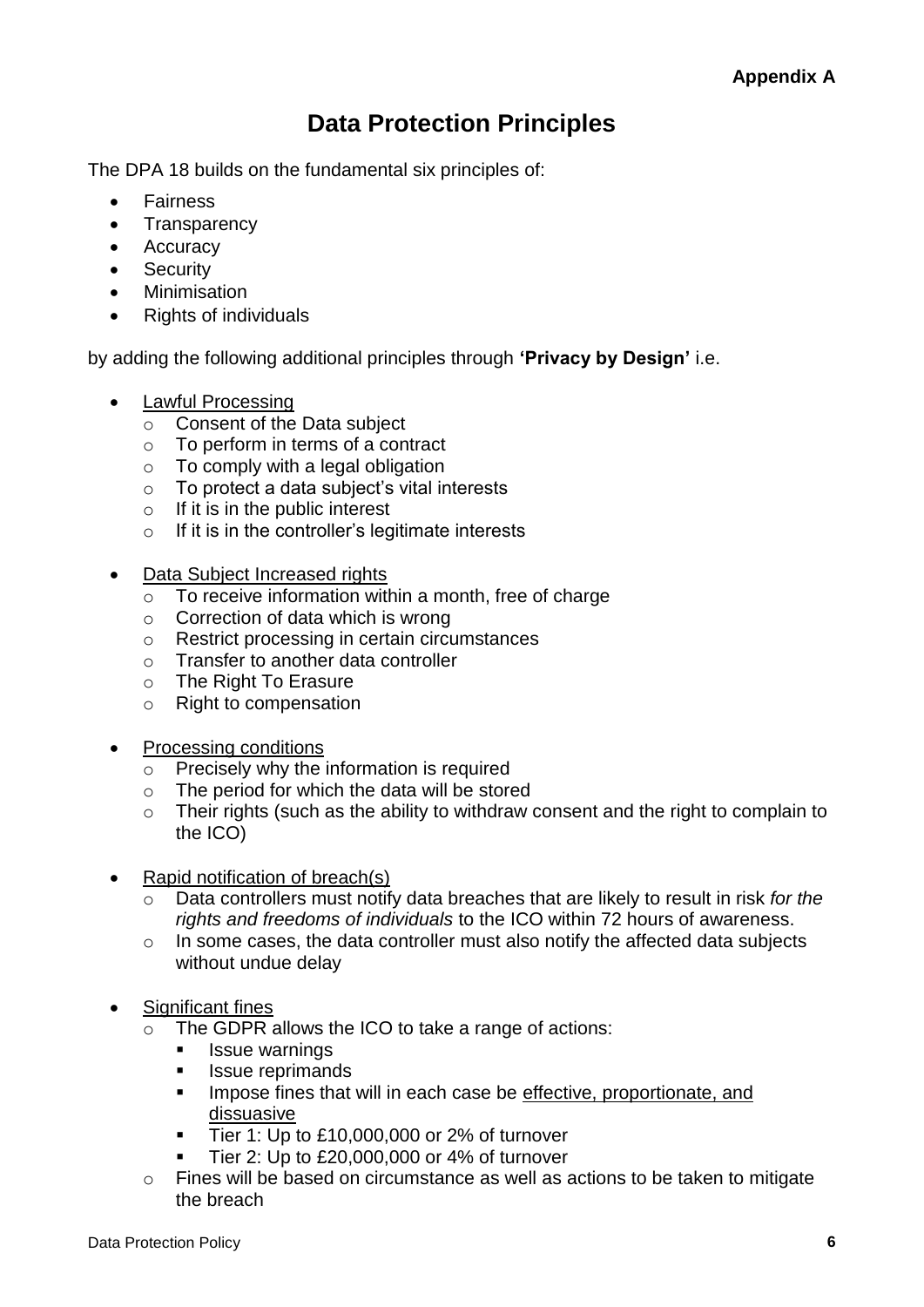- Direct accountability for data processors
	- o **Data Controllers:**
		- obligation to ensure contracts with data processors comply with GDPR
	- o **Data processors have direct obligations**:
		- maintain a written record of processing activities carried out on behalf of each controller
		- notify the controller on becoming aware of a data breach without undue delay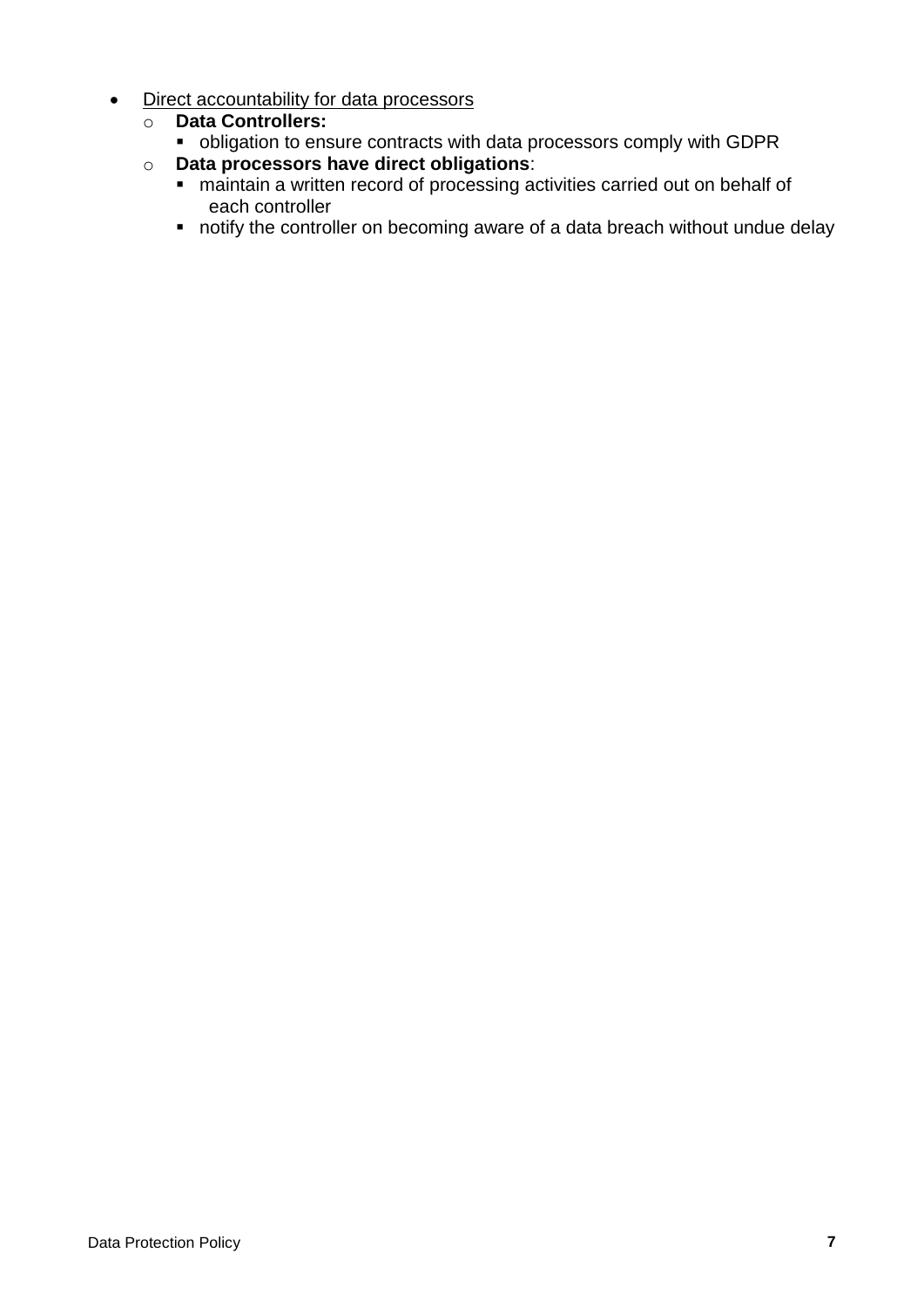### **Data Breach Notification/Decision Flow Chart**